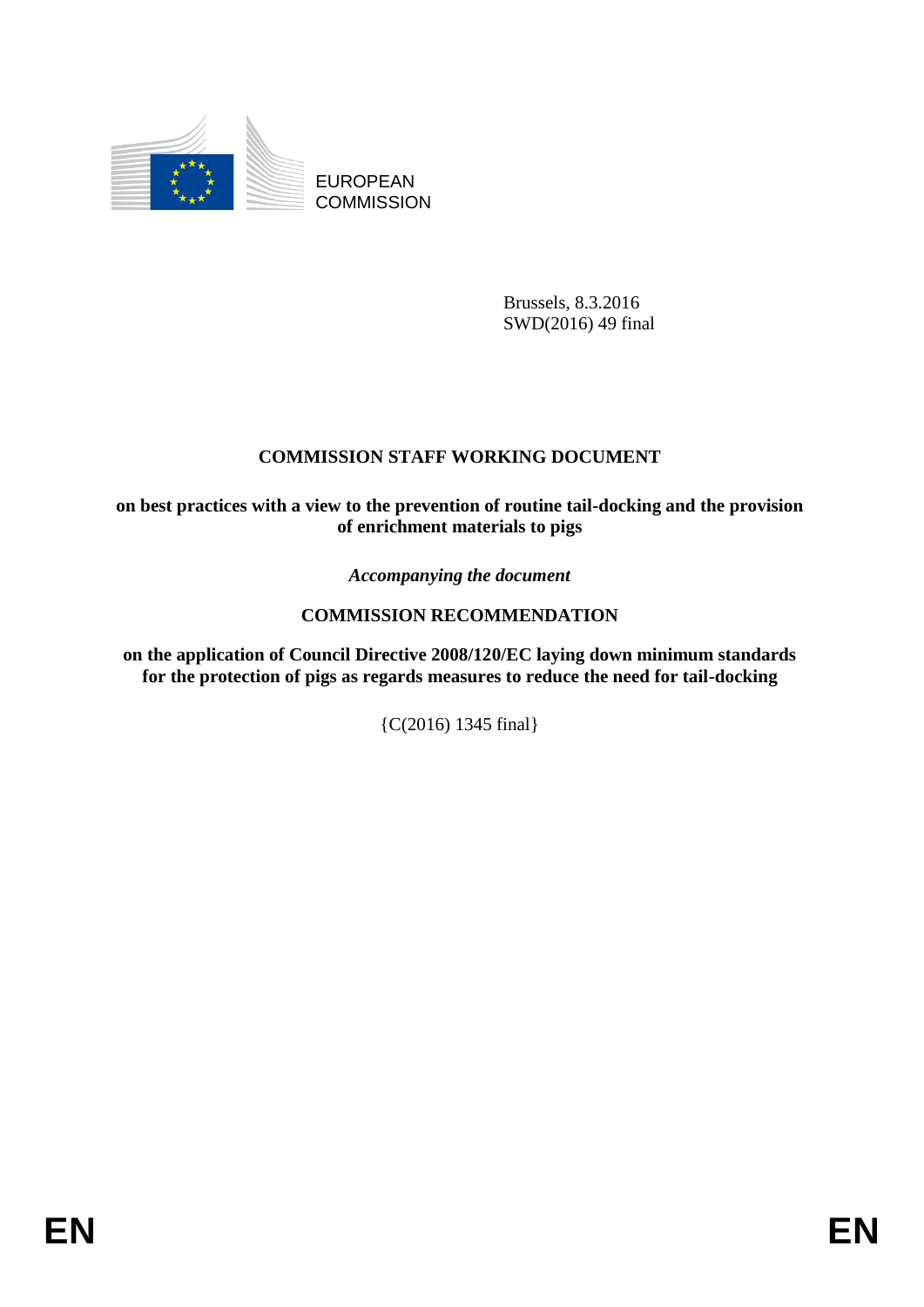#### **COMMISSION STAFF WORKING DOCUMENT**

#### **on best practices with a view to the prevention of routine tail-docking and the provision of enrichment materials to pigs**

#### *Accompanying the document*

#### **COMMISSION RECOMMENDATION**

#### **on the application of Council Directive 2008/120/EC laying down minimum standards for the protection of pigs as regards measures to reduce the need for tail-docking**

#### **1. BACKGROUND**

The EU Directive on the protection of  $pigs<sup>1</sup>$  requires that:

*"pigs must have permanent access to a sufficient quantity of material to enable proper investigation and manipulation activities, such as straw, hay, wood, sawdust, mushroom compost, peat or a mixture of such, which does not compromise the health of the animals."* 

*"Neither tail-docking nor reduction of corner teeth must be carried out routinely but only where there is evidence that injuries to sows' teats or to other pigs' ears or tails have occurred. Before carrying out these procedures, other measures shall be taken to prevent tail-biting and other vices, taking into account environment and stocking densities. For this reason inadequate environmental conditions or management systems must be changed."*

*"Member States shall ensure that, without prejudice to the requirements laid down in Annex I, sows and gilts have permanent access to manipulable material at least complying with the relevant requirements of that Annex".<sup>2</sup>*

The implementation of these particular requirements of the Directive has been the subject of several meetings organised by the Commission since 2013 with Member States, the main organisations involved in pig farming, main scientists and experts from the sector. Representatives from civil society including veterinary and animal welfare organisations have contributed to the work. A detailed list of the meetings and the main stakeholders that contributed are presented in Annex III of this document. In addition to the meetings the consultation process included collaborative electronic drafting and bilateral meetings.

The Commission has adopted a Recommendation on the application of Council Directive 2008/120/EC laying down minimum standards for the protection of pigs as regards measures to reduce the need for tail-docking.

In accordance with that Commission Recommendation, this document suggests best practices to reduce the need for tail-docking in different husbandry systems. It also gives an overview of the various factors contributing to tail-biting.

**.** 

<sup>1</sup> Paragraphs 4 and 8 of Chapter I of Annex I to Council Directive 2008/120/EC of 18 December 2008 laying down minimum standards for the protection of pigs (OJ L 47, 18.2.2009, p. 5).

Article 3(5) of Council Directive 2008/120/EC.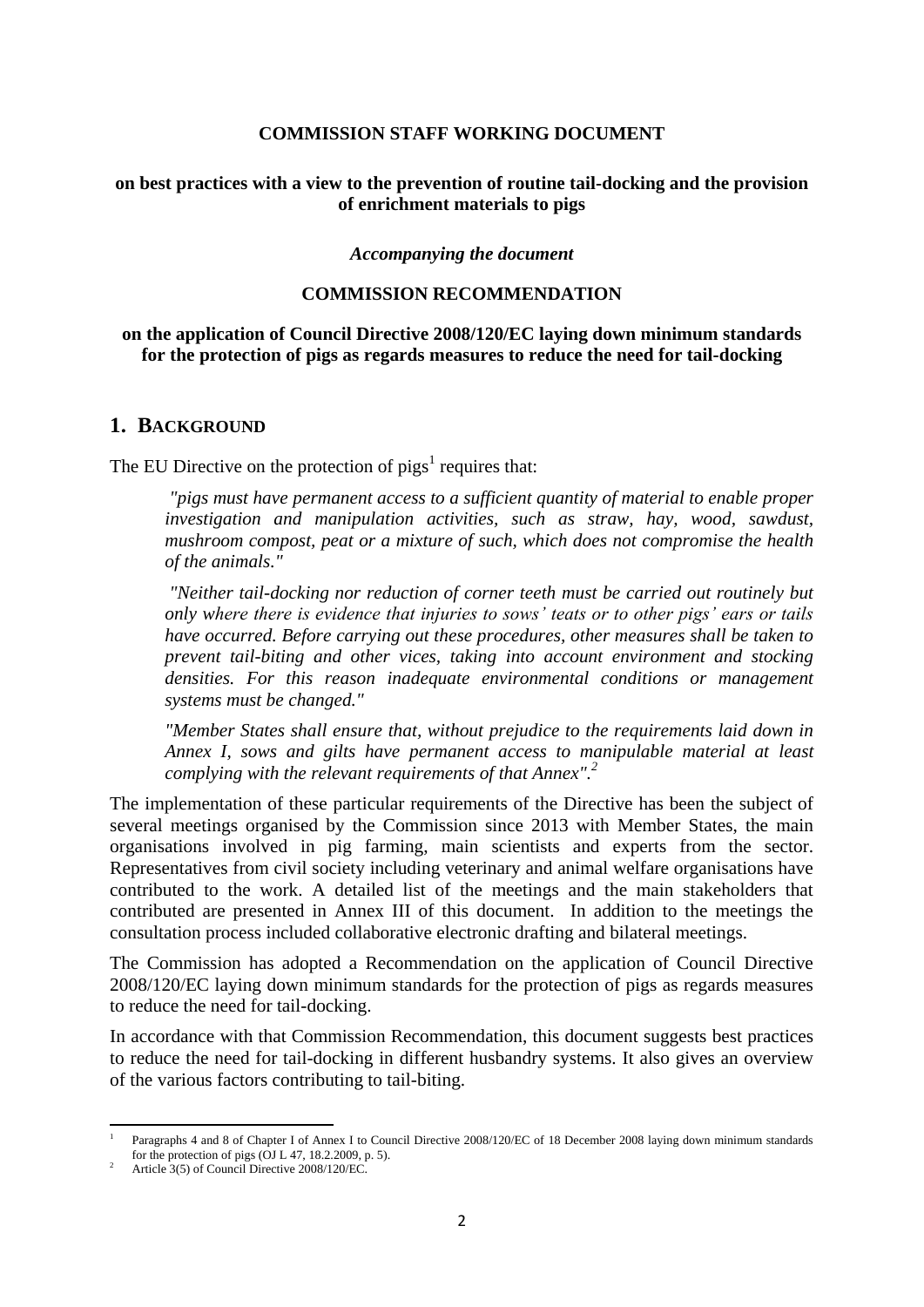It will encourage choosing the enrichment materials most suitable to the production circumstances (type of farm, climatic conditions, materials available, economic impact…).

This document will be updated as scientific evidence evolves. It is without any legally binding nature. It is drafted by the Commission services as a staff working document and does not reflect any validated position of the Commission.

## **2. WHY DO PIGS BITE OTHERS' TAILS?**

Pigs have a natural tendency to perform exploratory and foraging behaviour for many reasons: searching for food, looking for bedding materials, finding a place to lie down or simple curiosity about their living area.

Exploratory and foraging behaviour is innate. Pigs need to perform it at a very young age even if they are provided with enough feed to satisfy their dietary needs. When these needs are not met, a range of adverse consequences results.

**Tail-biting is an abnormal behaviour<sup>3</sup>** , characterized by one pig's dental manipulation of another pig's tail. It is a response to boredom, insufficient stimulation and frustration in association with other negative environmental and management factors that can increase pigs' stress levels.

This aberrant aggressive behaviour can also take the form of ear, flank or even vulval or penis biting. However, tail-biting is the most widespread and serious of these problems.

**Tail-biting has a multi-factorial origin** and there is scientific evidence that some causal factors have more weight. However, the 'overflowing bucket' model can be usefully used to describe this aberrant behaviour. This shows how an accumulation of risk factors can lead to tail-biting and how the risk factor, which acts as the trigger, is not necessarily the one which presents the greatest individual risk.

Although the exact triggering mechanism remains elusive, a wide range of environmental, dietary and husbandry factors have been identified as risks for tail-biting. These hazards range from lack of adequate enrichment material, high stocking densities, competition for feed/water, inadequate diet (deficiencies of sodium or essential amino-acids) to poor health status, climate and ventilation conditions, animal characteristics (breed, genetics, gender) or social environment (herd size, mixing animals).

## **3. WHEN DOES TAIL-BITING AFFECT PIGS WELFARE?**

Tail-biting typically occurs after a period of pre-injury tail chewing, in which gentle noninjurious chewing of the tail occurs, often when pigs are resting. For pigs with intact tail, such non-injurious biting may be noticed due to the low altered tail posture. Furthermore, tail hair may be missing at this stage. This is then followed by a damaging stage - biting is more

**<sup>.</sup>** 3 Scientific Opinion of the Panel on Animal Health and Welfare on a request from Commission on the risks associated with tail biting in pigs and possible means to reduce the need for tail docking considering the different housing and husbandry systems. The EFSA Journal  $(2007)$  611, 1-13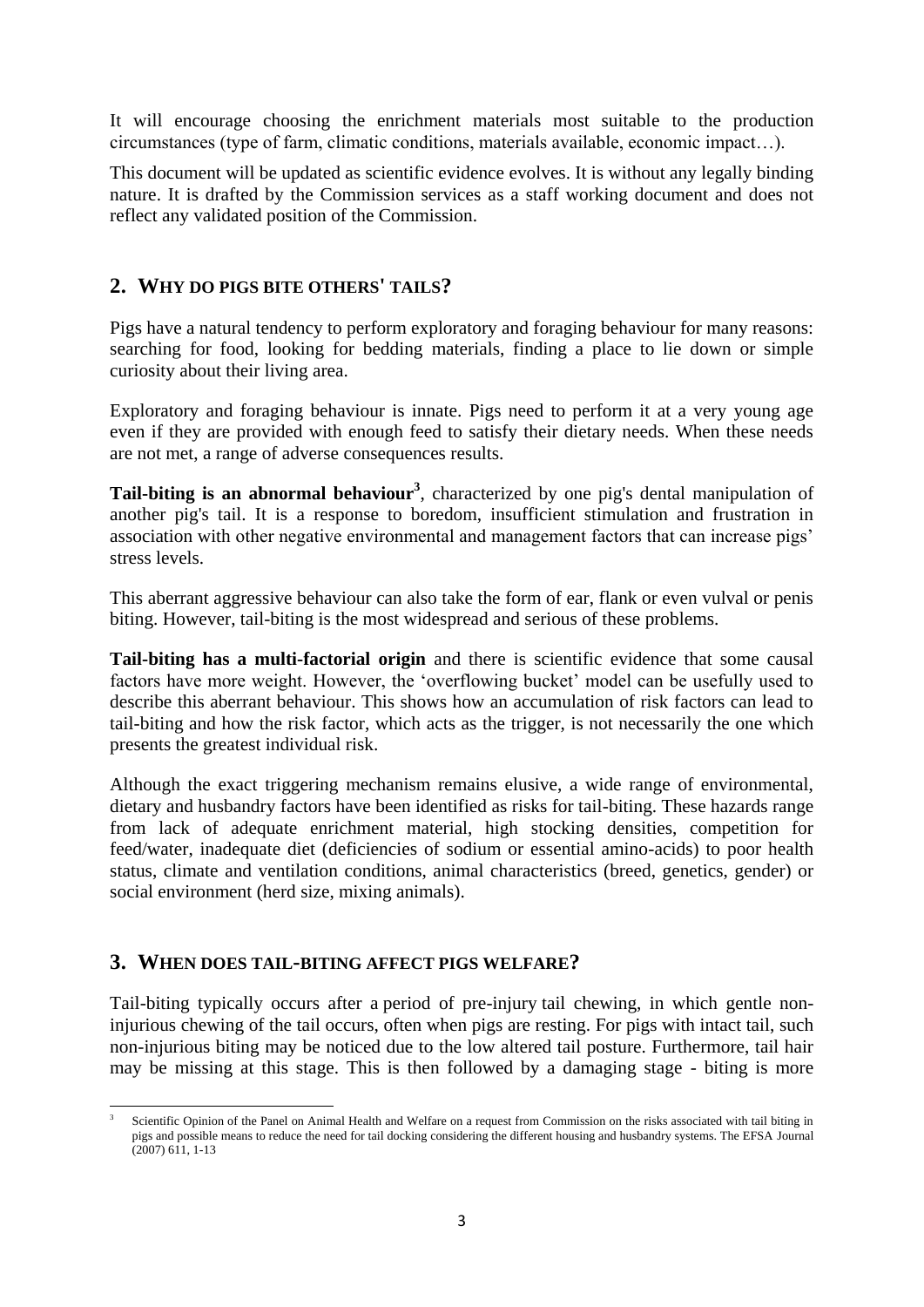forceful, blood is present from wounded tails and the behaviour escalates within the group. Once a tail is bitten, the injured pig becomes more active from discomfort and pain. The increase in activity and the taste of blood may attract more biting and more pigs to bite tails. The stockperson will usually become aware of the problem at this stage. Later on, the severely injured pig will become apathetic, lie down much of the time, seldom change its position and react only slightly to being bitten.

Tail-biting incidents also occur when tails are docked, therefore docking as such does not solve the tail-biting problem. Nevertheless, the first stages of the process in tail-docked pigs are unlikely to be picked up by the passing observations of the stock person.

Tail-biting may be seen in different scenarios starting from a constant low-grade problem in a production unit to explosive outbreaks in batches. As such, the incidence is highly variable depending on the management of the production site.

Prior to any changes in management practices, the presence of tail-biting may be assessed by using the following scoring system<sup>4</sup>.

Tail-biting, as a parameter related to damage of the tail, may be ranged from superficial bites along the length of the tail to absence of the tail. Score 2, as shown below, seriously compromises pig welfare.

| Score 0                    | Score 1                                                                                                                                                                                                                 | Score 2                                                                                                                                                                 |
|----------------------------|-------------------------------------------------------------------------------------------------------------------------------------------------------------------------------------------------------------------------|-------------------------------------------------------------------------------------------------------------------------------------------------------------------------|
|                            |                                                                                                                                                                                                                         |                                                                                                                                                                         |
| No evidence of tail-biting | Indication of superficial biting<br>along the length of the tail, but no<br>evidence of fresh blood or of any<br>swelling (red areas on the tail are<br>not considered as wounds unless<br>associated with fresh blood) | Fresh blood is visible on the tail<br>and/or there is evidence of some<br>swelling and infection and/or part<br>of the tail tissue is missing and a<br>crust has formed |

## **4. WHY SHOULD WE BOTHER ABOUT TAIL-BITING?**

Despite this primary outcome of the unnecessary pain suffered and frustration felt by the animal, this aggressive behaviour leads also to important economic impacts in the pig industry. Tail lesions not only increase the risk of carcasses being condemned and trimmed, primarily because of abscessation, they are also associated with lower carcass weights.

<sup>1</sup> <sup>4</sup> Welfare Quality Protocol, 2009 [\(http://www.welfarequality.net](http://www.welfarequality.net/) )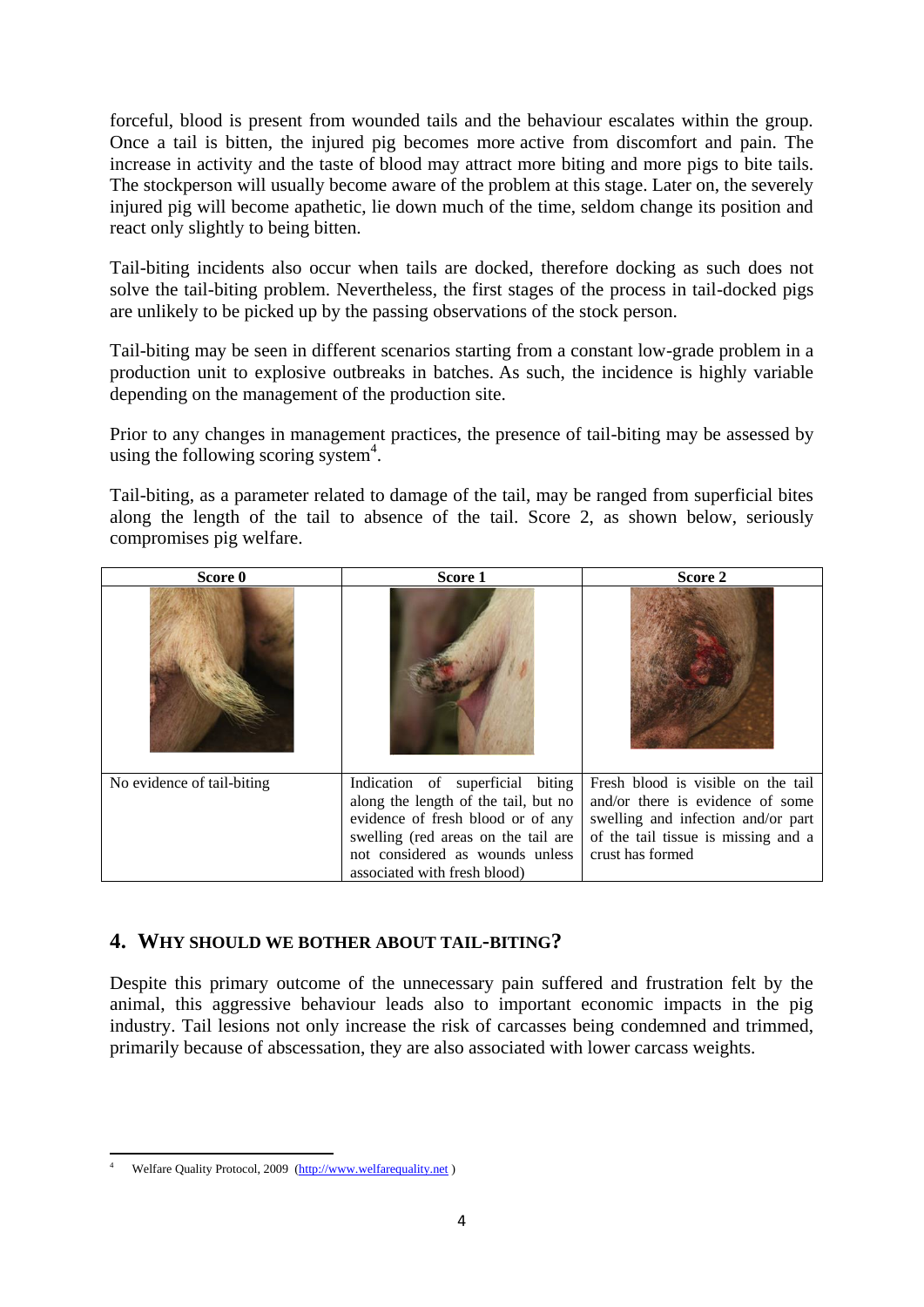## **5. HOW TO PREVENT TAIL-BITING?**

Tail-biting may not be completely eradicated, but risks can be considerably reduced if correct management measures are introduced, such as:

- supplying appropriate enrichment materials, and
- providing other management measures such as e.g. appropriate environmental conditions, good health status or balanced diet.

It is therefore advisable to monitor the risk factors, by keeping detailed records of the husbandry conditions of the pigs as well as any findings that may trigger an episode of tailbiting. This may help in identifying the underlying cause of the problem and measuring how effective, in the case of an outbreak, the measures put in place are.

# **6. ENRICHMENT MATERIALS***<sup>5</sup>*

Providing a sufficient quantity of suitable materials is necessary to **enable pigs to fulfil their innate needs to look for food (***edible* **materials), bite (***chewable* **materials), root (***investigable* **materials) and manipulate (***manipulable* **materials)**.

## **6.1. Key qualities of enrichment materials<sup>6</sup>**

Enrichment materials should fulfil the following attributes:

 *SAFE***: In all cases enrichment materials must not compromise the health of the**   $\text{animals}^7$  (i.e. safe for the pigs).

Listed below are examples of unsafe materials that should not be used:

Risk of injuries:

- o synthetic rope swallowed in pieces may cause intestinal obstruction
- o metal strips in tyres can cut the mouth when pigs bite into them
- o older and drier wood may splinter when bitten into

Risk of biological or chemical contaminations:

- o poorly stored straw, untreated peat/mushroom compost can harbour disease-causing agents
- o dry sawdust when airborne is dusty and irritating
- o dirty enrichment objects can provide a reservoir for disease-causing agents

In addition, enrichment materials should meet one or more of the following qualities:

 *EDIBLE OR FEED-LIKE***:** the pig should be able to eat or smell it and/or the material should present an odour and palatable flavour, preferably including some nutritional/digestive benefit.

**<sup>.</sup>** 5 For the purpose of this guidelines, *enrichment materials* mean materials to enable proper investigation and manipulation activities

<sup>9</sup> Scientific Opinion concerning a multifactorial approach on the use of animal and non-animal-based measures to assess the welfare of

pigs. EFSA Journal 2014;12(5):3702, 101 pp. doi:10.2903/j.efsa.2014.3702

<sup>7</sup> Paragraph 4 of Chapter I of Annex I to Directive 2008/120/EC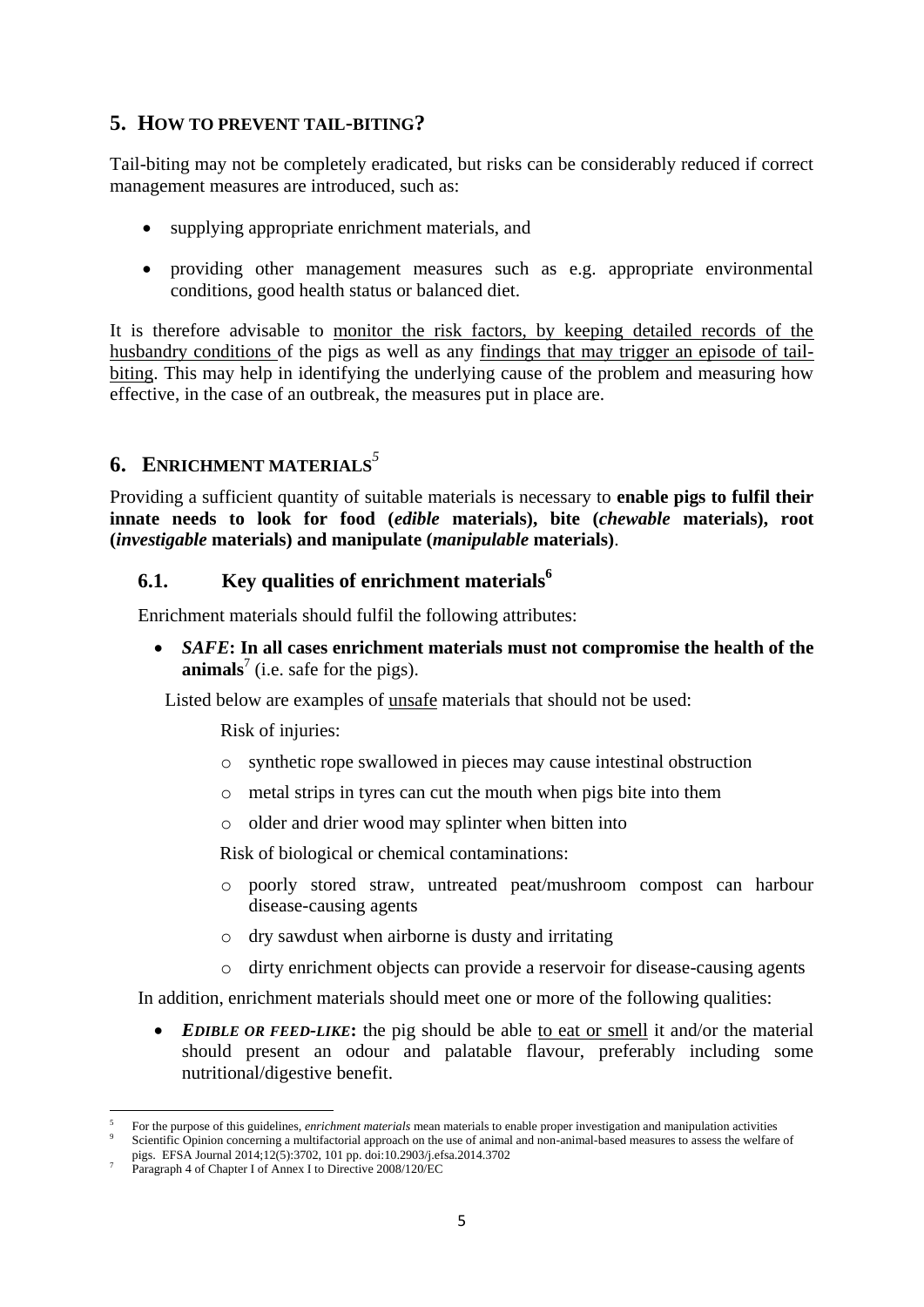- *CHEWABLE*: the pig should be able to bite it, e.g. fresh wood or natural rope.
- *INVESTIGABLE***:** the pig should be able to root with it, e.g. sawdust or peat.
- *MANIPULABLE***:** the pig should be able to change its location, appearance or structure, e.g. mushroom compost.

## **6.2 How enrichment materials should be provided<sup>8</sup>**

Enrichment materials should be:

a) *OF SUSTAINABLE INTEREST*: novelty value encourages exploratory behaviour, therefore regularly replace/replenish is required.

There is sustainable interest when pigs regularly explore the materials over time.

There is no sustainable interest in the material provided when pigs start to bite or chew other elements at their disposal like parts of the accommodation (bars, drinkers, etc.) or their faeces.

Depending on the enrichment material, the interest on it may vary. Those which are ignored more quickly are regarded as less enriching for the animals (especially artificial ones e.g. made out of iron or plastic).

It should be favoured frequent provision of small quantities of material instead of large quantities at once. This creates novelty and avoids possible alteration of the materials making them less attractive and possibly unsafe.

b) *ACCESSIBLE* for oral manipulation to all pigs at all times.

The lower enrichment materials are placed, the better (as long as they are clean) because it facilitates pigs to interact with them.

- c) *SUFFICIENT QUANTITY* for any pig to gain access when they are motivated to do so. Insufficient quantities of good enrichment materials generate competition which leads to aggression.
- d) *CLEAN*: pigs will lose interest in enrichment material that is soiled with faeces. Materials can become heavily soiled when provided at ground level.

# **6.3 Types of enrichment materials**

A non-exhaustive list of materials possibly used for enrichment is provided in Table 1 of Annex I and can be divided into three categories (optimal, suboptimal and of marginal interest) based on the nature of the material itself and on the way it is presented (as bedding or not).

## **OPTIMAL MATERIALS**

Optimal materials can be used alone because they possess all the necessary characteristics to meet pigs' needs.

They include straw, (from cereals and legumes), green fodder (hay, grass, silage, alfalfa, etc.), miscanthus pressed or chopped, root vegetables (e.g. turnips, fodder beet swede) when used as bedding.

**<sup>.</sup>** 9 Scientific Opinion concerning a multifactorial approach on the use of animal and non-animal-based measures to assess the welfare of pigs. EFSA Journal 2014;12(5):3702, 101 pp. doi:10.2903/j.efsa.2014.3702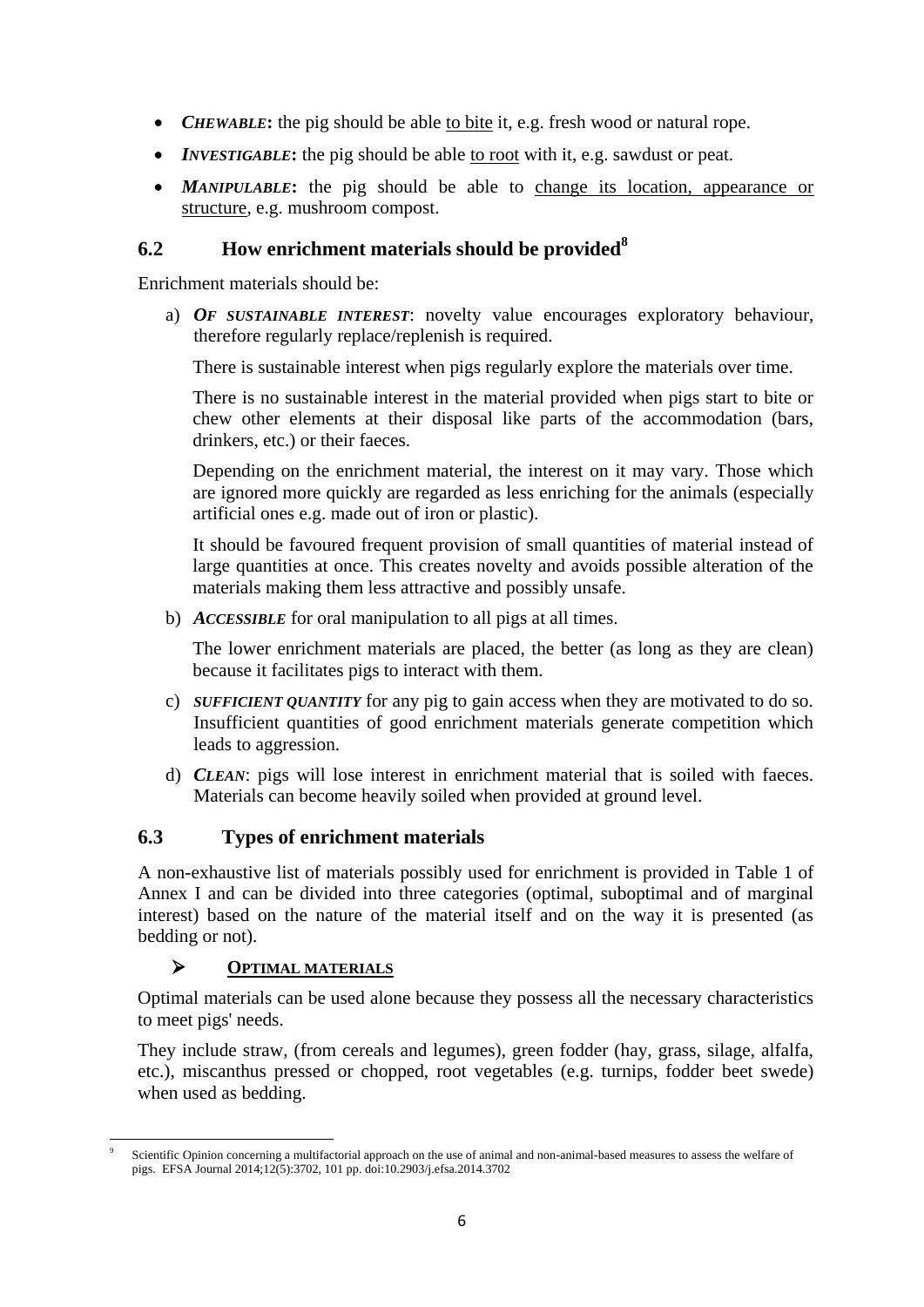## **SUBOPTIMAL MATERIALS**

Suboptimal materials can be used as an essential component of the pig's enrichment but should be used in combination with other materials.

They include peanut shells, ground wood, ground maize corn cobs, natural ropes, compressed straw cylinders, pellets, hessian cloth, shredded paper or natural soft rubber.

Suboptimal materials used as bedding usually meet the needs for investigation and manipulation but are not necessarily edible or chewable.

A combination of materials should be used in systems where bedding cannot be provided as a source of enrichment. This means that different forms of stimulation should be offered in a pen i.e. if there is soft wood attached to a chain then consider providing other edible forms of enrichment such as vegetable roots (turnips etc.) or forages in racks etc.

In partially or fully slatted floor materials considered as optimal (when used for bedding) can be supplied through feeders, racks or cylinders. The use of straw or green fodder on slatted floors requires that the material is chopped, even if it is less attractive than long straw. Careful management and adequately sized gaps in the feeders or racks may help prevent too much enrichment material from being pulled out and falling onto the slats.

Some farmers have managed successfully to handle straw in partially slatted systems. Experience from fattening pig farms shows that it is rarely necessary to clean the solid pen area where the straw is placed, as the pigs generally use the slatted area for defecating.

With regard to the practical management of the slurry system, the mechanical scrapers used, the pump and other technical aspects, there is apparently no single solution available. The management and technical aspects of the system should be adapted to the situation on the farm in question.



*Straw in a partially slatted floor*

For piglets, treated peat and soft materials such as sisal rope, hemp rope or burlap sacks function well. They are also attractive for weaners as well as all other categories of pigs but care needs to be taken to arrange them in such a way that the pig cannot tear off large pieces which could fall through the slats and interfere with the slurry removal system.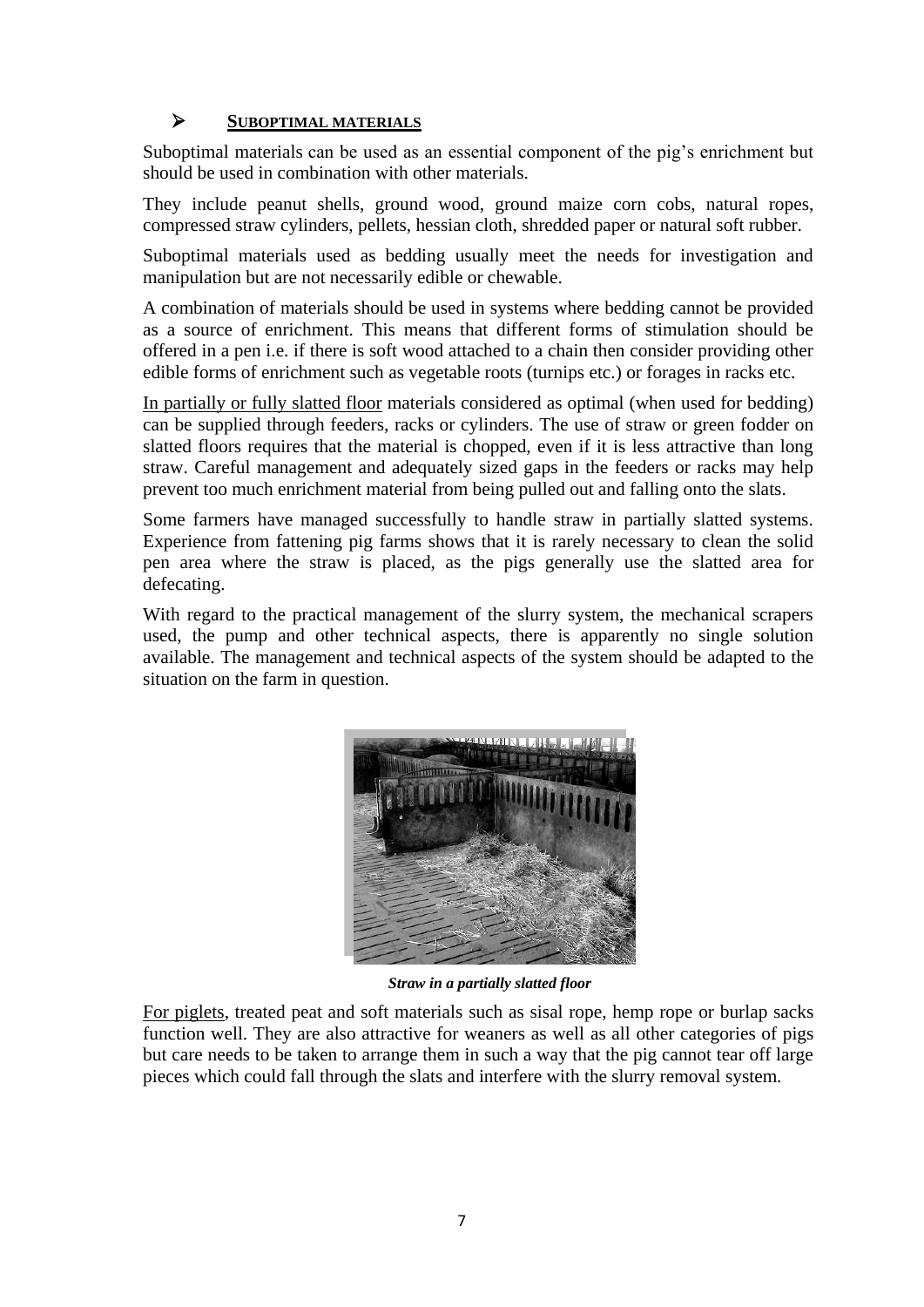

*Natural rope*

Fresh wood (pieces of trees cut during recent months and not dried), preferably suspended in a horizontal position below snout level, is efficient in sustaining pigs' interest over months. It is suitable for all age groups, but piglets may prefer softer materials. In order to maintain active biting and exploration, pieces of wood should be replaced with fresh ones at regular intervals to ensure a sufficient quantity that is still odorous and fresh.



*Fresh wood*

For farrowing sows there may be difficulties in providing environmental enrichment, but straw can be cut to a length that is compatible with most farrowing systems, and alternatively jute cloths or sacks can be provided. Several materials described in this document are already in use in crates.

### **MATERIALS OF MARGINAL INTEREST**

Materials of marginal interest should not be used as essential or single component of pig enrichment materials. They can provide distraction but should not be considered as fulfiling the essential needs of the pigs. Other materials should also be provided.

Materials of marginal interest include objects, such as hard plastic piping or chains.

Some objects should not be used because they can become unsafe for the pigs after a certain period of time such as tyres containing metal strips or pointed plastic objects.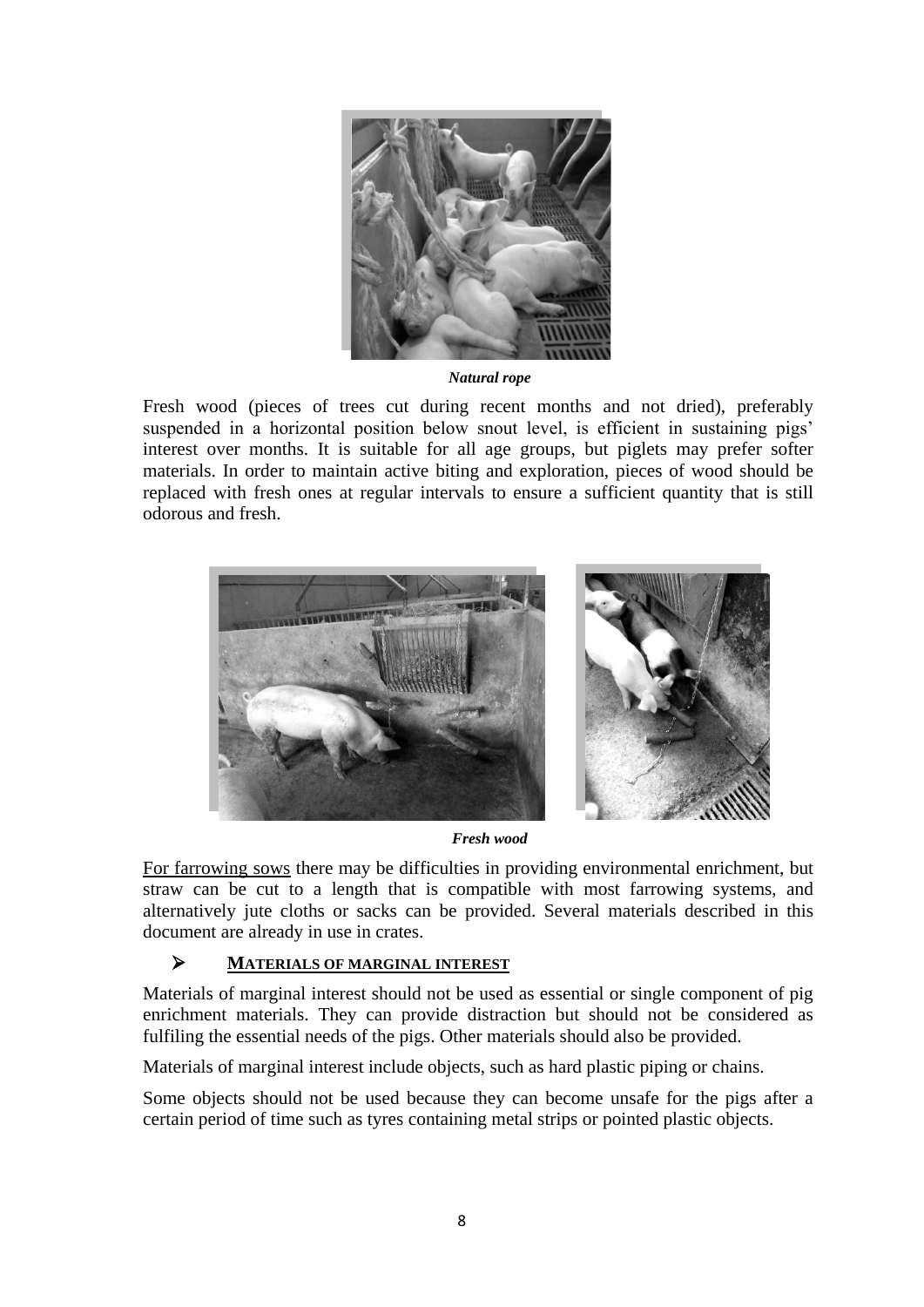### **6.4 How to assess enrichment materials?**

**In practice, to check whether pigs have access to sufficient enrichment materials**, the following steps may be assessed:

### **Table 1 – Assessment method for enrichment materials<sup>9</sup>**

1. Observe active pigs for 2 minutes ("adaptation time") standing up in front of the pen

2. Count the number of pigs which are exploring an enrichment material (A)

Include if the snout/mouth is manipulating/investigating/chewing optimal or suboptimal materials (straw, hay, wood, sawdust, mushroom, compost, peat, roughage (if not part of ration) OR in contact with other material of marginal interest (hanging object or ball)

3. Count the number of pigs which are interacting with other pigs and pen fittings (B)

Include if snout/mouth is in contact with any part of another pig, with muck or the floor, fixtures or fittings of the pen. Empty chewing, tongue rolling etc. is included here (pay attention at feeders or drinkers to distinguish between manipulation of fittings and eating/drinking).

4. Score the pigs' access to enrichment materials:

Number of pigs doing  $(A)$  / Number of pigs doing  $(A) + (B) = Z$ 

 $Z \times 100 = X$  (result in %)

5. Compare the X result with the table below:

| <b>MAXIMAL</b><br>EXPLORATORY<br><b>BEHAVIOUR</b> | INTERMEDIATE EXPLORATORY BEHAVIOUR |                 | <b>MINIMAL</b><br>EXPLORATORY<br><b>BEHAVIOUR</b> |                |
|---------------------------------------------------|------------------------------------|-----------------|---------------------------------------------------|----------------|
| 100-86.4 $\%$                                     | 86.3-68.9%                         | $68.8 - 44.5\%$ | $44.4 - 18.1\%$                                   | $18.0 - 0.0\%$ |

**If under this assessment pigs are scored as exhibiting "minimal exploratory behaviour" consider making appropriate management changes in the farm by introducing enough optimal or suboptimal materials**.

Additionally, the welfare indicators as described in Table I of Annex II should be checked in order to ensure that pigs benefit from proper enrichment materials.

## **7. OTHER MANAGEMENT MEASURES<sup>10</sup>**

**The provision of adequate enrichment material is an essential starting point but there**  are other factors involved in preventing tail-biting<sup>11</sup>.

**<sup>.</sup>** <sup>9</sup> Adapted from the Coordinated European Animal Welfare Network (EUWelNet)

Scientific Opinion of the Panel on Animal Health and Welfare on a request from Commission on the risks associated with tail-biting in pigs and possible means to reduce the need for tail-docking considering the different housing and husbandry systems. The EFSA Journal (2007) 611, 1-13

<sup>11</sup> The measures described below in this section are without prejudice to the legal requirements arising, inter alia, from the provisions of Directive 2008/120/EC.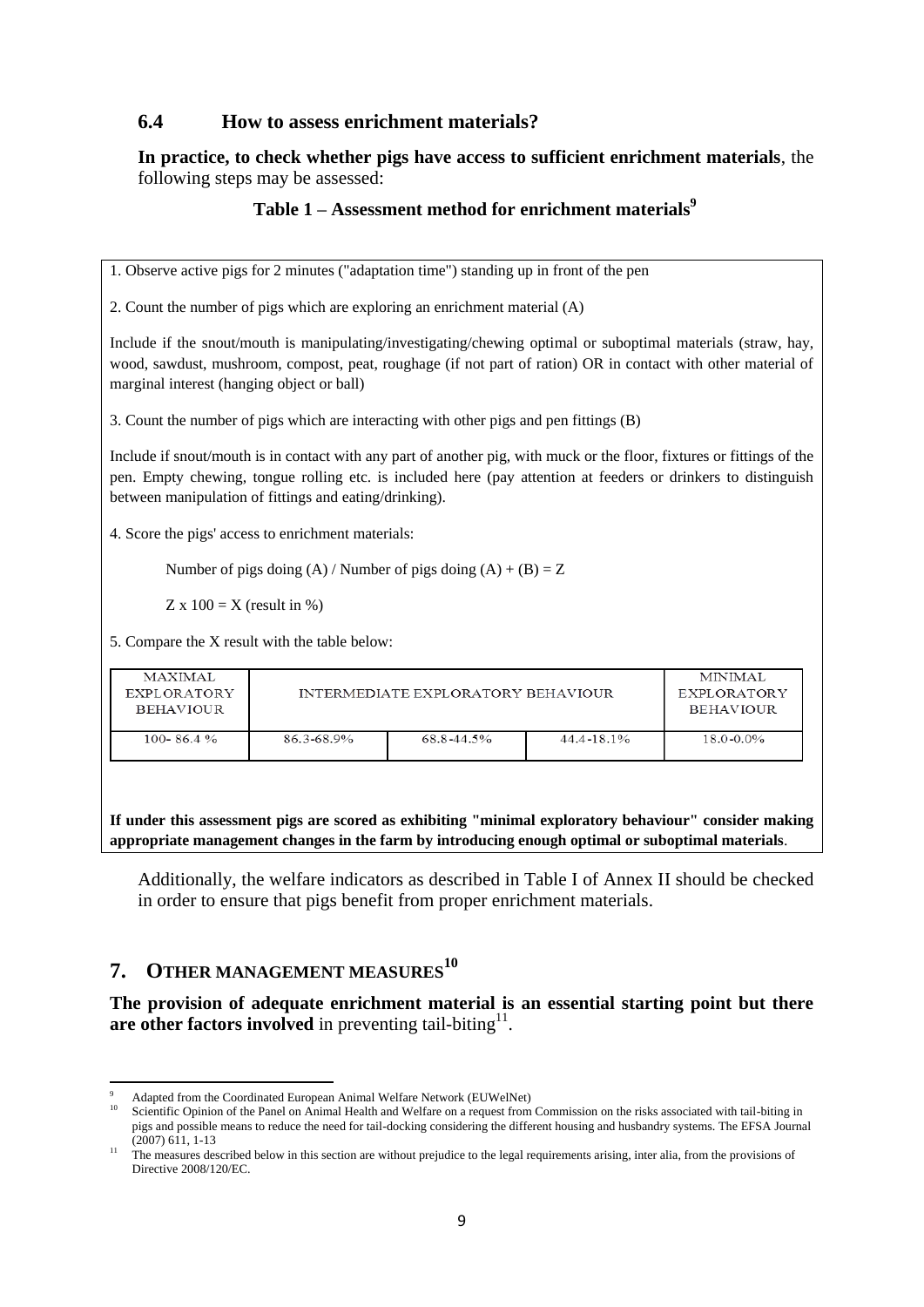# **7.1 Thermal comfort and air quality**

The risks associated with thermal comfort and air quality include extremes of temperature and draughts (high airspeed), which affect the pig's ability to control its body temperature.

Heat stress is a major factor for discomfort in pigs. They try to rid themselves of excess heat through lying on cool surfaces and/or additional drinking. For these reasons, it is important to maintain an indoor climate as close to the pig's optimum temperature as possible and equally draughts should be avoided. This may require different strategies not only dependant on the season and the natural conditions in the country but also on the housing system.

Poor air quality (low ventilation), with high levels of dust and harmful gases resulting from inadequate ventilation is another risk factor. Increased levels of ammonia and dust for example result in respiratory problems. Care should thus be taken to maintain the level of these gases within the comfort zone for pigs.

# **7.2 Health status**

Being in the same group as pigs with a retarded growth rate, a general poor herd health status and/or the presence of clinical disease have all been characterized as a hazard.

Preventive measures would include setting up a general herd health plan together with a veterinarian. The herd health plan, including appropriate vaccination programme, would allow improving and maintaining good herd health.

# **7.3 Competition**

This covers all aspects which may lead to competition e.g. high stocking density, inadequate numbers of feeders or drinkers compared to the number of individuals in the group, delays in the delivery of feed and mixing of animals (excluding weaning time). Competition for resources, social instability and high stocking densities may all be identified by unrest in the group, including increased levels of aggression and skin lesions.

All animals should have access to both feeders and drinkers to avoid competition over these resources. It should also be checked that these systems are working and that the animals actually have access to water. It is likewise necessary to plan well the distribution of pigs within the farm to minimise the need for mixing.

## **7.4 Diet**

The feed related factors which have been widely implicated in the occurrence of tail-biting are nutritional deficiencies, in particular deficiencies in sodium, total protein or specific amino-acids such as tryptophan.

It is thus important to ensure the correct balance of nutrients in the diet containing adequate levels of salt and essential amino-acids.

An abrupt change of feed composition especially to a lower nutrient density, may also lead to tail-biting and should therefore be avoided.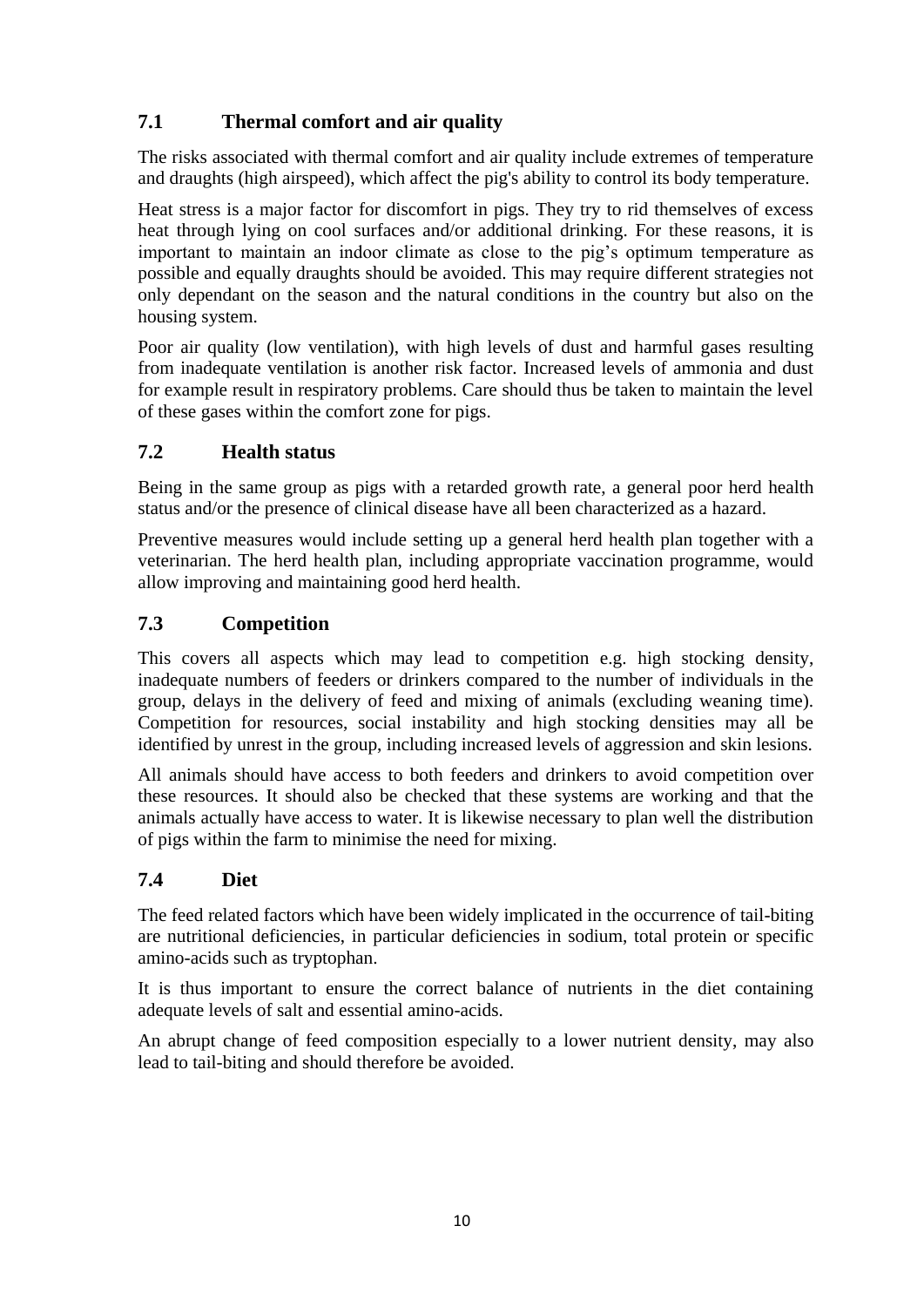### **8. WHEN CAN TAIL DOCKING BE CARRIED OUT?**

**Routine tail-docking is not permitted<sup>12</sup>**. Tail-docking may only be carried out if there is evidence of previous lesions (tail/ears/teats…) and **only after** all known risk factors mentioned below (see point 6) have been addressed.

When an outbreak of tail-biting occurs, all known risk factors should be considered, recorded and suitable management changes should be made in those areas identified as being at risk.

#### **9. WHAT TO DO IF AN OUTBREAK OF TAIL-BITING STARTS?**

The presence of animals biting other pen mates or being bitten by others needs an immediate response. Tail-bitten or tail-biting pigs should be isolated while injured animals should be treated appropriately<sup>13</sup>. This should be done promptly once evidence of tail-biting is discovered.

Increased tail lesions and restlessness of pigs as well as lowered tail posture are good indicators of the initial stages of an outbreak of tail-biting.

Based on regular monitoring of the husbandry conditions, the initial management changes should be evaluated. If those are not successful in reducing tail-biting, then a reassessment of the measures introduced should be made to identify areas where further suitable changes need to be made.

This process should continue until tail-biting behaviour stops. When tail-biting has stopped, then some batches (1-2 litters) of undocked tails should be trialled – with a view to stopping the docking of tails.

# **10.HOW TO ASSESS MANAGEMENT MEASURES TO MINIMISE TAIL-BITING<sup>14</sup>?**

To assess whether the measures put in place to minimise or stop the occurrence of tail-biting are appropriate, the indicators described in Table II of Annex II may be used. The case should then be looked into and corrective action taken if appropriate.

However, the **single most important animal-based welfare indicator for weaned, growing and finishing pigs is an intact curly tail.**

 $12<sup>12</sup>$ <sup>12</sup> Paragraphs 8 of Chapter I of Annex I to Council Directive 2008/120/EC of 18 December 2008 laying down minimum standards for the protection of pigs (OJ L 47, 18.2.2009, p. 5).

<sup>&</sup>lt;sup>13</sup> Paragraph 3 of section D of Chapter II of Annex I to Council Directive 2008/120/EC

Scientific Opinion concerning a multifactorial approach on the use of animal and non-animal-based measures to assess the welfare of pigs. EFSA Journal 2014;12(5):3702, 101 pp. doi:10.2903/j.efsa.2014.3702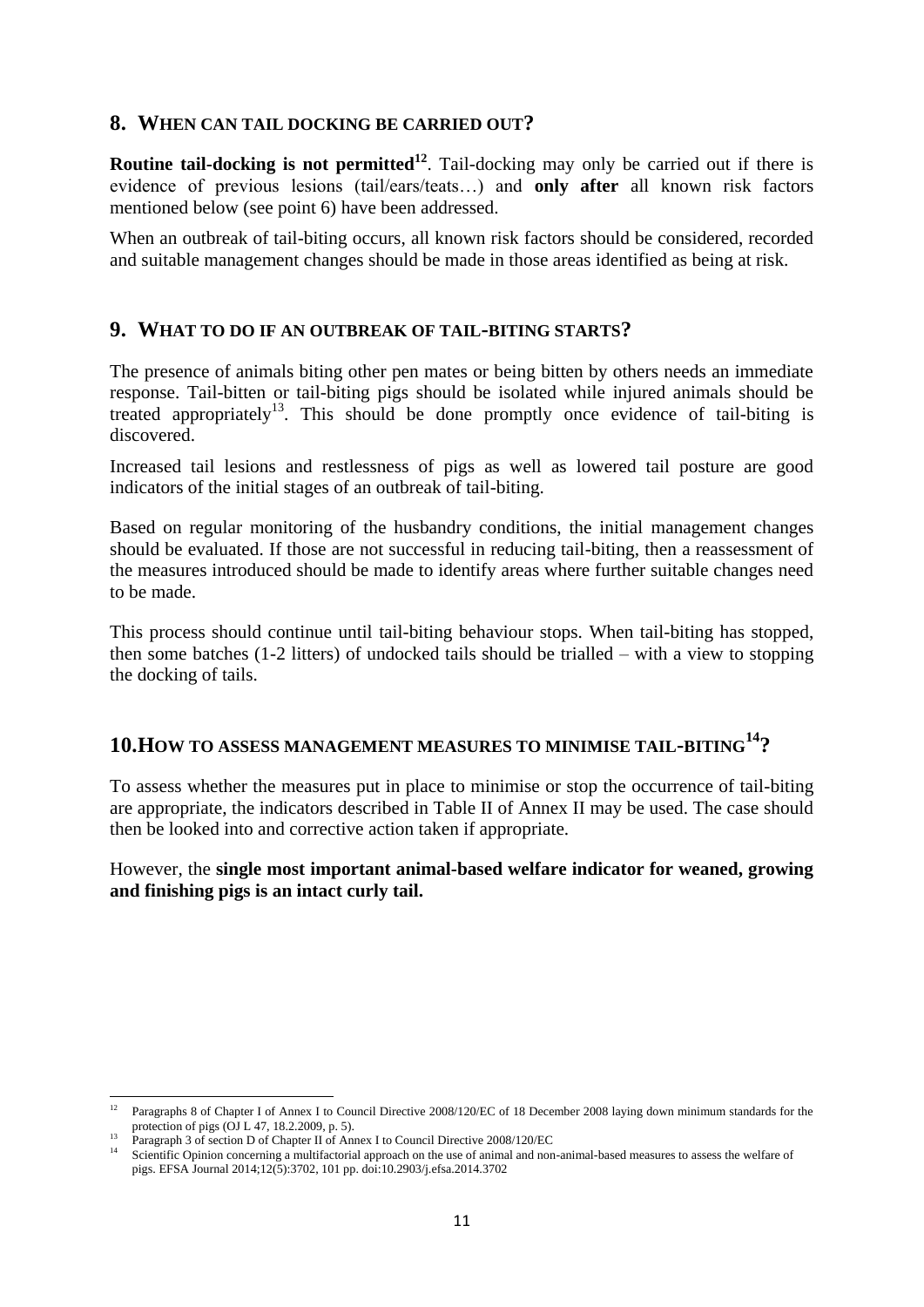### **ANNEX I – TYPES OF ENRICHMENT MATERIAL**

Possible enrichment materials<sup>15</sup> used for pigs and their interest as enrichment material can be summarised in the following table:

| <b>Materials</b>                                                                     | <b>Provided</b><br>as           | Level of<br>interest as<br>enrichment<br>materials | May be complemented by                                    |
|--------------------------------------------------------------------------------------|---------------------------------|----------------------------------------------------|-----------------------------------------------------------|
| Straw, hay, silage, miscanthus,<br>root vegetables                                   | Bedding                         | Optimal                                            | Can be used alone                                         |
| Soil                                                                                 | Bedding                         | Suboptimal                                         | Edible and chewable materials                             |
| Wood shaving                                                                         | Bedding                         | Suboptimal                                         | Edible and manipulable materials                          |
| Sawdust                                                                              | Bedding                         | Suboptimal                                         | Edible, chewable materials                                |
| Mushroom compost, peat                                                               | Bedding                         | Suboptimal                                         | Edible materials                                          |
| Sand and stones                                                                      | Bedding                         | Suboptimal                                         | Edible and chewable materials                             |
| Shredded paper                                                                       | Partial<br>bedding              | Suboptimal                                         | Edible materials                                          |
| Pellet dispenser                                                                     | Dispenser                       | Suboptimal                                         | Depending on the amount of pellets<br>provided            |
| Straw, hay or silage                                                                 | Rack feed<br>or in<br>dispenser | Suboptimal                                         | Investigable<br>and<br>manipulable<br>materials           |
| Soft.<br>untreated<br>wood,<br>cardboard,<br>natural<br>rope,<br>hessian sack        | Object                          | Suboptimal                                         | Edible and investigable materials                         |
| Compressed straw in cylinder                                                         | Object                          | Suboptimal                                         | Investigable<br>and<br>manipulable<br>materials           |
| Sawdust briquette (suspended<br>or fixed)                                            | Object                          | Suboptimal                                         | Edible,<br>investigable<br>and<br>manipulable materials   |
| Chain, rubber,<br>soft plastic<br>pipes, hard plastic, hard wood,<br>ball, salt lick | Object                          | Marginal                                           | Should be completed by optimal<br>or suboptimal materials |

|  | Table 1 – Enrichment materials |  |
|--|--------------------------------|--|
|--|--------------------------------|--|

1

<sup>&</sup>lt;sup>15</sup> This list is not exhaustive and the materials are not ranked. Other materials may be used provided they meet legal requirements.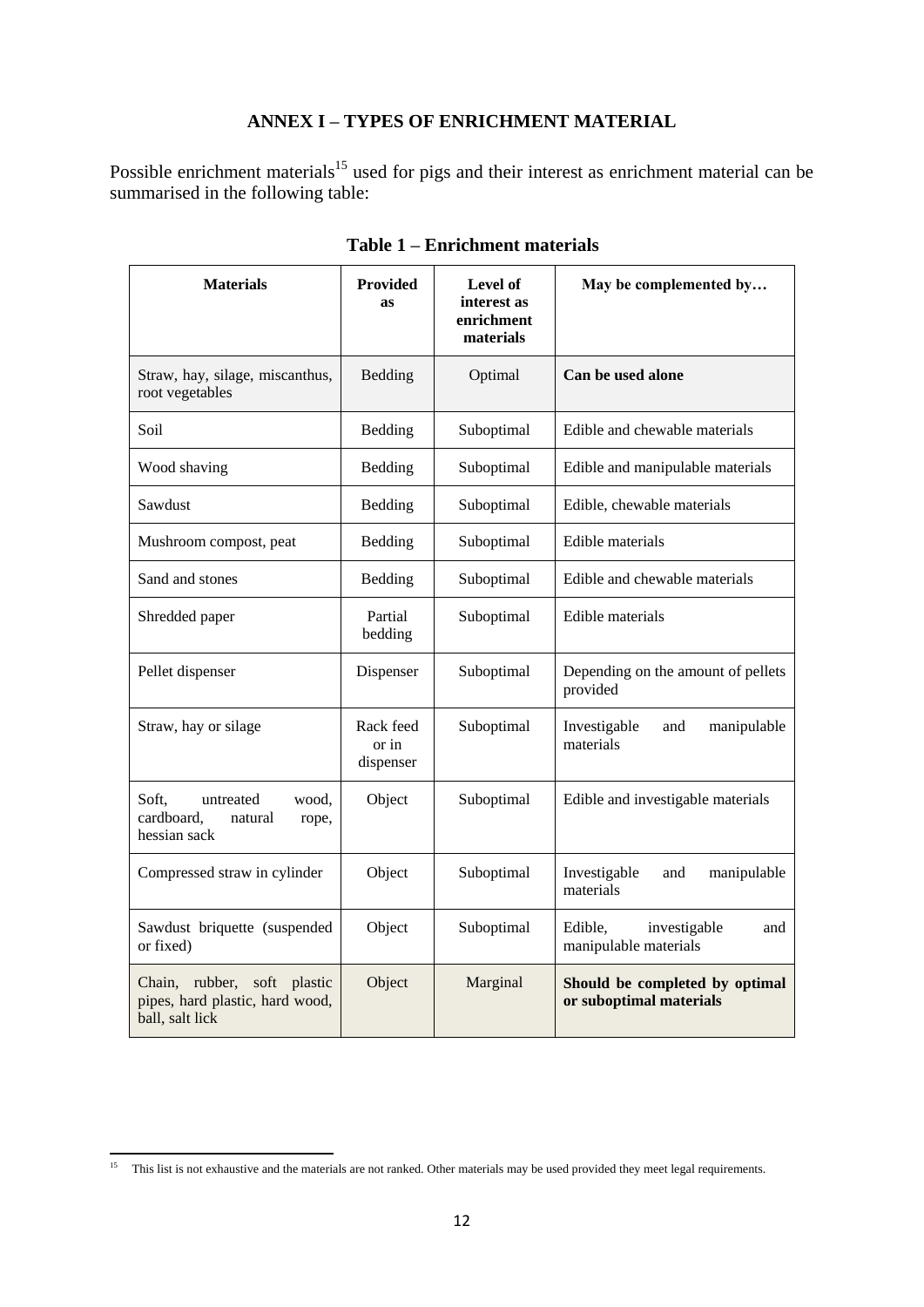## **ANNEX II – ANIMAL WELFARE INDICATORS**

| <b>Non-animal based indicators</b>                                                                                                                                                                                                                                                                                                     | <b>Animal based indicators</b>                                                                                                                                                                                                                                                                                                                                                                                                                          |
|----------------------------------------------------------------------------------------------------------------------------------------------------------------------------------------------------------------------------------------------------------------------------------------------------------------------------------------|---------------------------------------------------------------------------------------------------------------------------------------------------------------------------------------------------------------------------------------------------------------------------------------------------------------------------------------------------------------------------------------------------------------------------------------------------------|
| $\triangleright$ Sustain interest: is the material sufficiently<br>frequently renewed?<br>$\triangleright$ Access: is the material easily accessible to the<br>pigs?<br><b>Sufficient quantity:</b> Are all pigs able to have<br>➤<br>enough materials to use at the same time?<br><b>Clean</b> : is the material soiled with excreta? | Abnormal behaviours such as:<br>⋗<br>Pigs do not often use the materials provided<br>over time<br>Pigs bite other elements than the materials<br>provided (bars, tails/ears of other pigs, etc.)<br>Pigs root and manipulate their dung<br>Pigs compete or fight for the use of<br>materials<br>Sows perform increased false nest building<br>behaviour<br>Presence of bitten tails <sup>16</sup><br>⋗<br>Presence of severe skin lesions <sup>17</sup> |

**<sup>.</sup>** <sup>16</sup> See point 3 17 See point 3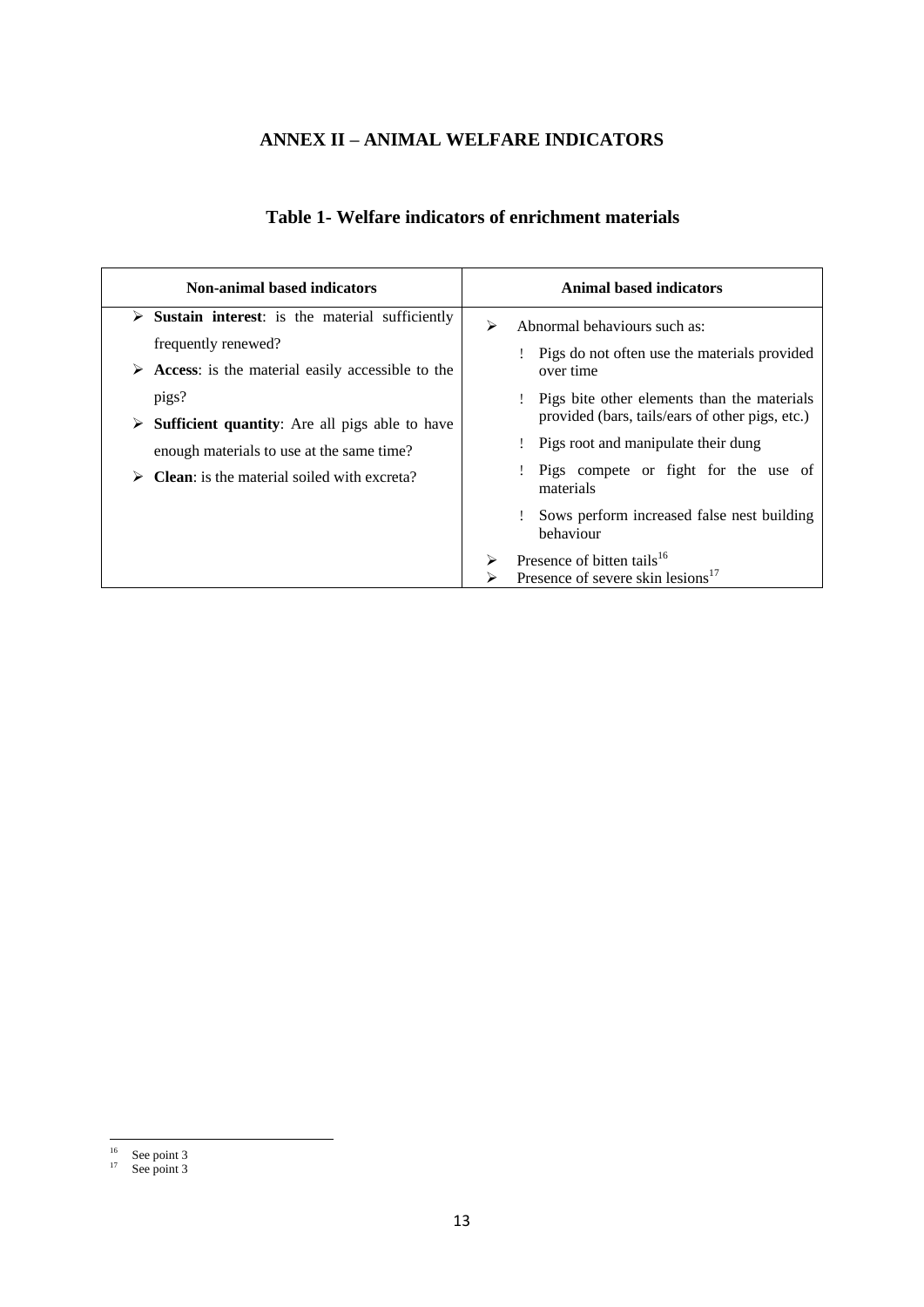| Criteria       | Non-animal based indicators                           | <b>Animal based indicators</b>                     |
|----------------|-------------------------------------------------------|----------------------------------------------------|
| of<br>Presence |                                                       | Increased occurrence of tail lesions and<br>➤      |
| biting         |                                                       | tail-biting behaviour                              |
|                |                                                       | $\triangleright$ Lowered tail posture              |
|                |                                                       | Increased restlessness<br>➤                        |
| Enrichment     | Qualities of the material:                            | Inappropriate exploratory behaviour<br>➤           |
| material       | safe<br>➤                                             | (i.e. a low ratio of exploration directed to the   |
|                | edible<br>⋗                                           | enrichment material in comparison to that directed |
|                | chewable<br>⋗                                         | at pen fittings and/or other pigs)                 |
|                | investigable<br>➤                                     |                                                    |
|                | manipulable<br>⋗                                      | Indicators showing inappropriate provision of      |
|                | Management should ensure:                             | enrichment material:                               |
|                | sustainable interest<br>➤                             | Presence of bitten tails <sup>18</sup><br>≻        |
|                | accessible                                            | Presence of severe skin lesions <sup>19</sup>      |
|                | in sufficient quantity<br>➤                           |                                                    |
|                | ➤<br>clean                                            |                                                    |
| Cleanliness    | Material soiled with excreta<br>$\blacktriangleright$ | Increased false nest building in sows<br>➤         |
|                | Soiling of pen<br>➤                                   | Increased disease<br>➤                             |
|                |                                                       | Increased dirtiness of animals<br>➤                |
| Thermal        | ↘<br>Occurrence of:                                   | ➤<br>Increased:                                    |
| comfort<br>and | extreme or variable air<br>⋗                          | Panting, shivering<br>➤                            |
| air quality    | temperature $^{20}$                                   | Poor body condition, poor coat<br>➤                |
|                | high airspeed (draughts)                              | condition                                          |
|                | intense light level<br>➤                              | Restlessness<br>⋗                                  |
|                | high level of harmful                                 | Red eyes<br>➤                                      |
|                | carbon<br>gases,                                      | Modified<br>lying<br>behaviour                     |
|                | e.g.<br>dioxide, ammonia                              | showing thermal discomfort                         |
| Health status  | Poor biosecurity programme<br>➤                       | Increased:                                         |
|                | vaccination<br>➤<br>Inadequate                        | Panting, shivering<br>➤                            |
|                | programme                                             | Lying behaviour (i.e. resting periods)<br>➤        |
|                |                                                       | Coughing, sneezing, red eyes                       |
|                |                                                       | ≻<br>Diarrhea                                      |
|                |                                                       | Variation in growth within the group<br>➤          |
| Competition    | High number of animals<br>➤<br>per                    | ↘<br>Increased:                                    |
|                | square meter of floor surface                         | Skin lesions<br>٠                                  |
|                | High number of animals<br>➤<br>per                    | Aggression<br>٠                                    |
|                | feeder <sup>21</sup>                                  | <b>Restlessness</b>                                |
|                | Poor mixing management<br>➤                           | Poor body condition<br>≻                           |
| Diet           | Changes in diet composition<br>➤                      | Increased:                                         |
|                | Lack of sodium (salt) in the diet<br>➤                | ➤<br>Poor body condition, diarrhoea                |
|                | Lack of amino-acids in the diet<br>➤                  | Poor coat condition<br>➤                           |
|                | Lack of energy in the diet<br>⋗                       | Restlessness<br>➤                                  |
|                |                                                       | Foraging behaviour<br>➤                            |
|                |                                                       | Gastric ulcers<br>➤                                |
|                |                                                       | Variation in growth within the group<br>➤          |

## **Table 2- Animal welfare indicators to assess risks of tail-biting**

 $18\,$  $\frac{18}{19}$  See point 3

See point 3

<sup>&</sup>lt;sup>20</sup> Results suggest tail-biting is more frequent in warmer climates higher than  $20^{\circ}$ C.

 $21$  Consideration should also be given to having an appropriate number of drinkers so that all pigs have access to water